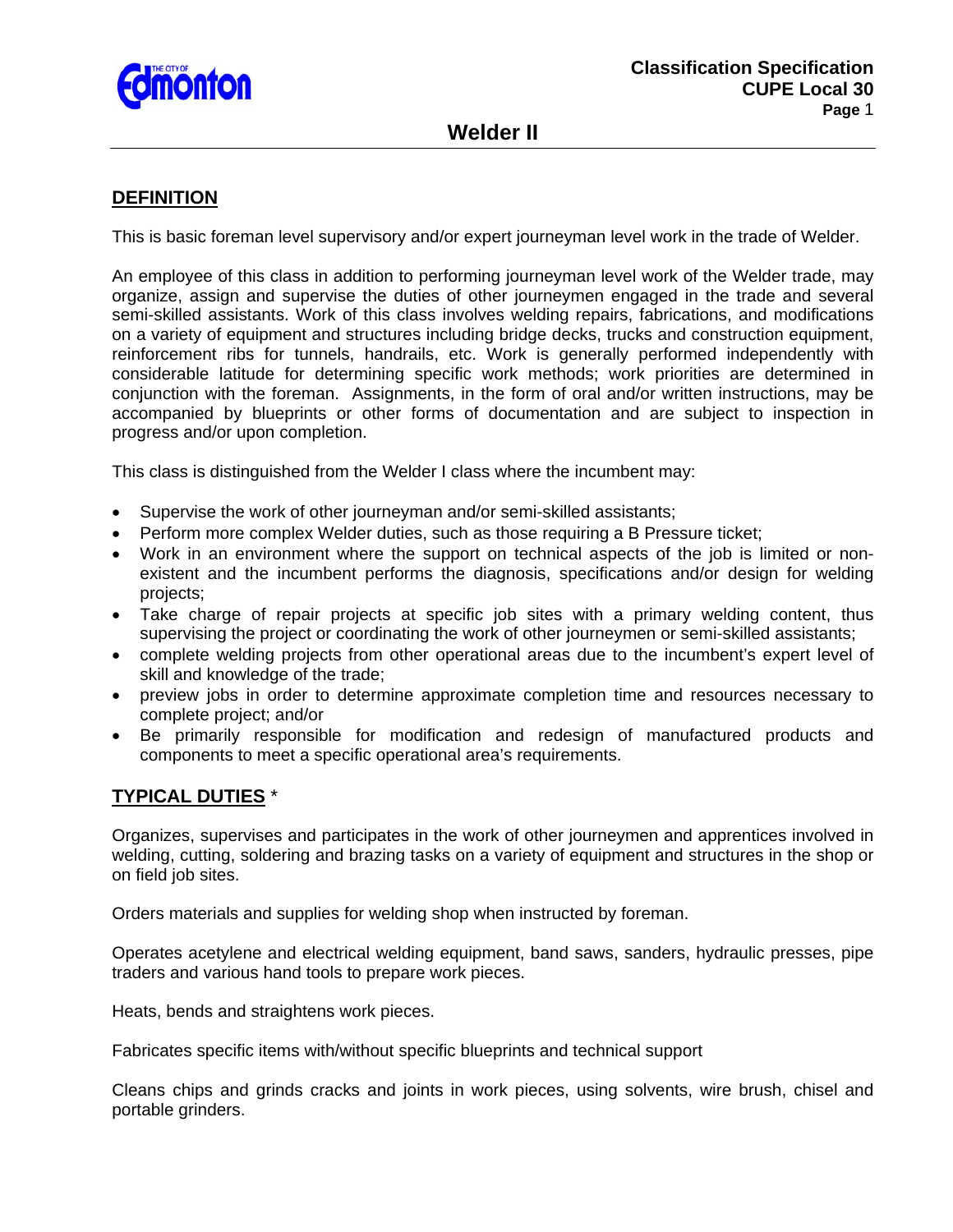

# **Welder II**

Chips and grinds off excess weld, slag, spatter, rough spots and burrs.

Keeps minor records and performs simple administrative tasks.

Performs other related duties as required.

## **KNOWLEDGE, ABILITIES AND SKILLS**

Expert level knowledge of the standard methods, practices, materials, tools and equipment of the Welder trade.

Considerable knowledge of the science pertaining to metals, alloys, combustion gases, basic electricity and the effects of expansion and shrinkage on metal due to heat.

Considerable knowledge of the occupational hazards and safety precautions of the trade.

Ability to supervise and assign work to other journeymen, apprentices and labourers.

Ability to understand and execute oral and written instructions and to read blueprints and interpret plans and specifications.

Skill in the use and care of a variety of welding and cutting hand and bench tools and equipment.

### **TRAINING AND EXPERIENCE REQUIREMENTS**

#### Job Level

Certified Alberta Journeyman in the trade of Welder, with a minimum of 5 years experience at the journeyman level.

For supervisory positions, demonstrated supervisory ability is required, along with completion of Level I Foremanship Training or an equivalent recognized by the City of Edmonton; incumbents must successfully complete the Leading People for Results program upon appointment.

Possession of a Class 5 Alberta Motor Vehicle Operator's License.

#### **Drainage Services:**

The City of Edmonton is required to meet Alberta Environment Wastewater Collection Certification requirements for Drainage Services positions under this classification. All employees are required to obtain Level I Wastewater Collection Certification under the Alberta Environment Certificate program within 2 years of appointment to a permanent position within this class. Once the required level of certification is attained, the employee will transfer to the certified job code for this class, with the commensurate rate of pay.